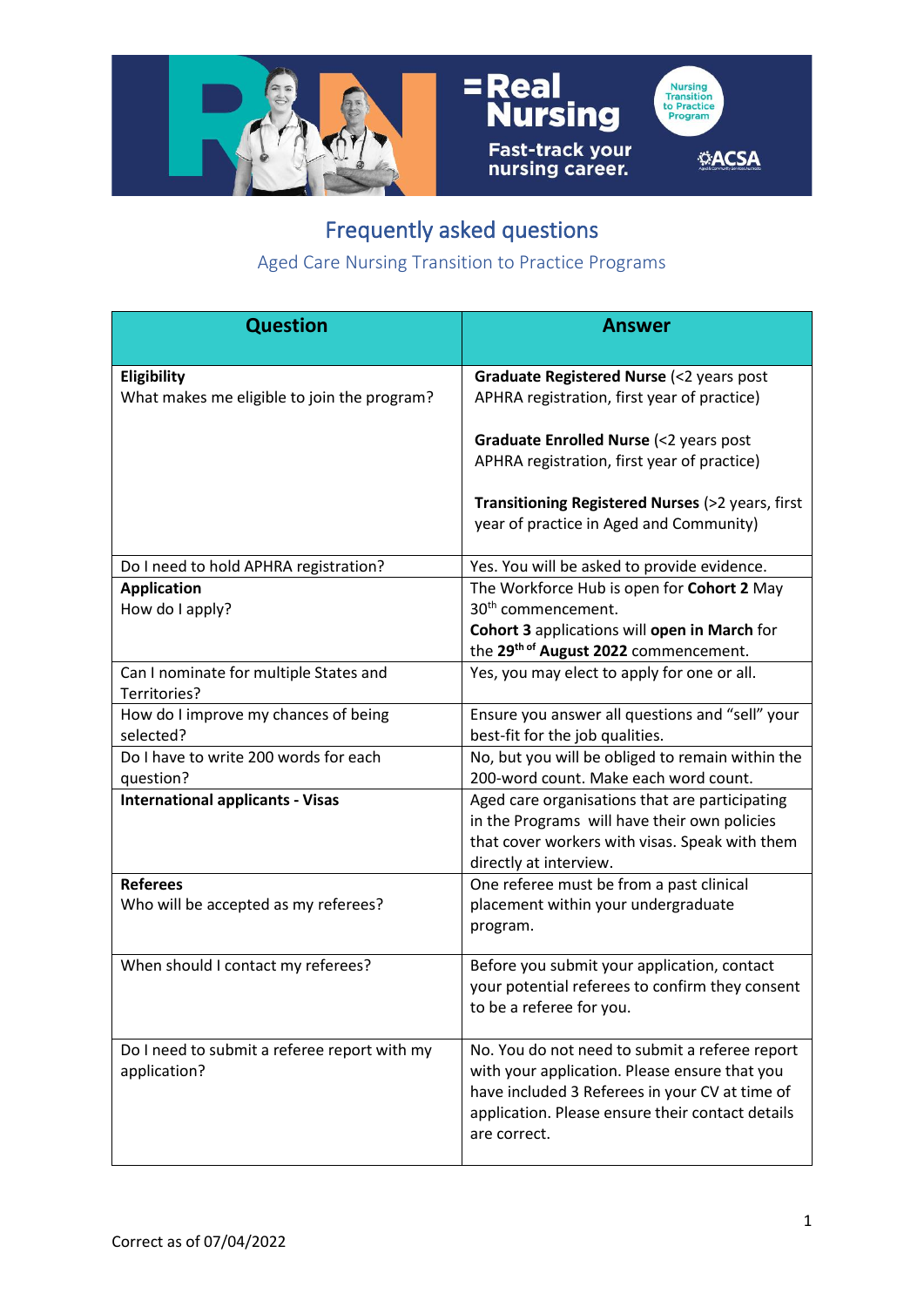

## = Real<br>Nursing



Fast-track your<br>nursing career.

**ØACSA** 

| <b>Selection process</b><br>When will interviews take place?          | Your prospective Employer will contact you and<br>invite you to interview at their discretion.<br>Ensure your contact details are current and<br>regularly check your email for notifications.<br>It is also acceptable for you to contact your<br>local Facility / Organisation that is partnering<br>with ACSA to express your interest to work for<br>them. |
|-----------------------------------------------------------------------|----------------------------------------------------------------------------------------------------------------------------------------------------------------------------------------------------------------------------------------------------------------------------------------------------------------------------------------------------------------|
| <b>Employment offers</b><br>Do I have to work full-time in a graduate | Employers will nominate the conditions of<br>employment. Offers will most likely be                                                                                                                                                                                                                                                                            |
| position?                                                             | contracted for 12 months in a part-time or full-<br>time arrangement.                                                                                                                                                                                                                                                                                          |
| What if I am unsuccessful?                                            | You are welcome to apply to the next round.                                                                                                                                                                                                                                                                                                                    |
| What if my circumstances change and I                                 | You will need to notify ACSA and your Employer                                                                                                                                                                                                                                                                                                                 |
| cannot complete my graduate year?                                     | regarding any change in your personal<br>circumstances at the earliest convenience.                                                                                                                                                                                                                                                                            |
| Can I request time off for an important                               | Significant leave requests should be made at                                                                                                                                                                                                                                                                                                                   |
| occasion, such as my wedding?                                         | time of interview with your prospective<br>employer.                                                                                                                                                                                                                                                                                                           |
| What does my renumeration package look like?                          | Each employing organisation will discuss<br>specifics with successful applicants, including,<br>hourly rate, leave entitlements, rosters and<br>number of supernumerary or training days. You<br>will be able to ask questions regarding<br>throughout the recruitment process.                                                                                |
| Can I work elsewhere also if I am employed                            | You would need to discuss this with your                                                                                                                                                                                                                                                                                                                       |
| part-time?                                                            | employer to ensure they have no concerns but<br>generally that is OK.                                                                                                                                                                                                                                                                                          |
| Will I have to work shift work and week-ends?                         | In most cases yes but clarify with your potential<br>employer.                                                                                                                                                                                                                                                                                                 |
| Does ACSA employ me?                                                  | No. ACSA provides Organisations with a list of<br>applicants who they will then contact if they<br>wish to invite you to interview / employ.                                                                                                                                                                                                                   |
| <b>The ACSA Program</b>                                               | Once recruited, ACSA will communicate with                                                                                                                                                                                                                                                                                                                     |
| When will I know what days and times I will be                        | yourself and your employer about program                                                                                                                                                                                                                                                                                                                       |
| required to attend professional development                           | specifics. Employers are asked to assist you in                                                                                                                                                                                                                                                                                                                |
| sessions?<br>Is there a cost to me to join the program?               | attending professional development sessions.<br>No, you will incur no costs.                                                                                                                                                                                                                                                                                   |
| Do I receive a qualification following successful                     | Participants will receive a certificate of                                                                                                                                                                                                                                                                                                                     |
| completion of the program?                                            | completion and are encouraged to undertake<br>further education in their chosen field.                                                                                                                                                                                                                                                                         |
| What happens after the 12 months?                                     | It is hoped that you can negotiate permanent<br>work with your employer. If not, you may                                                                                                                                                                                                                                                                       |
|                                                                       | choose to work elsewhere, including other                                                                                                                                                                                                                                                                                                                      |
|                                                                       | industries in the Aged Care Sector or acute.                                                                                                                                                                                                                                                                                                                   |